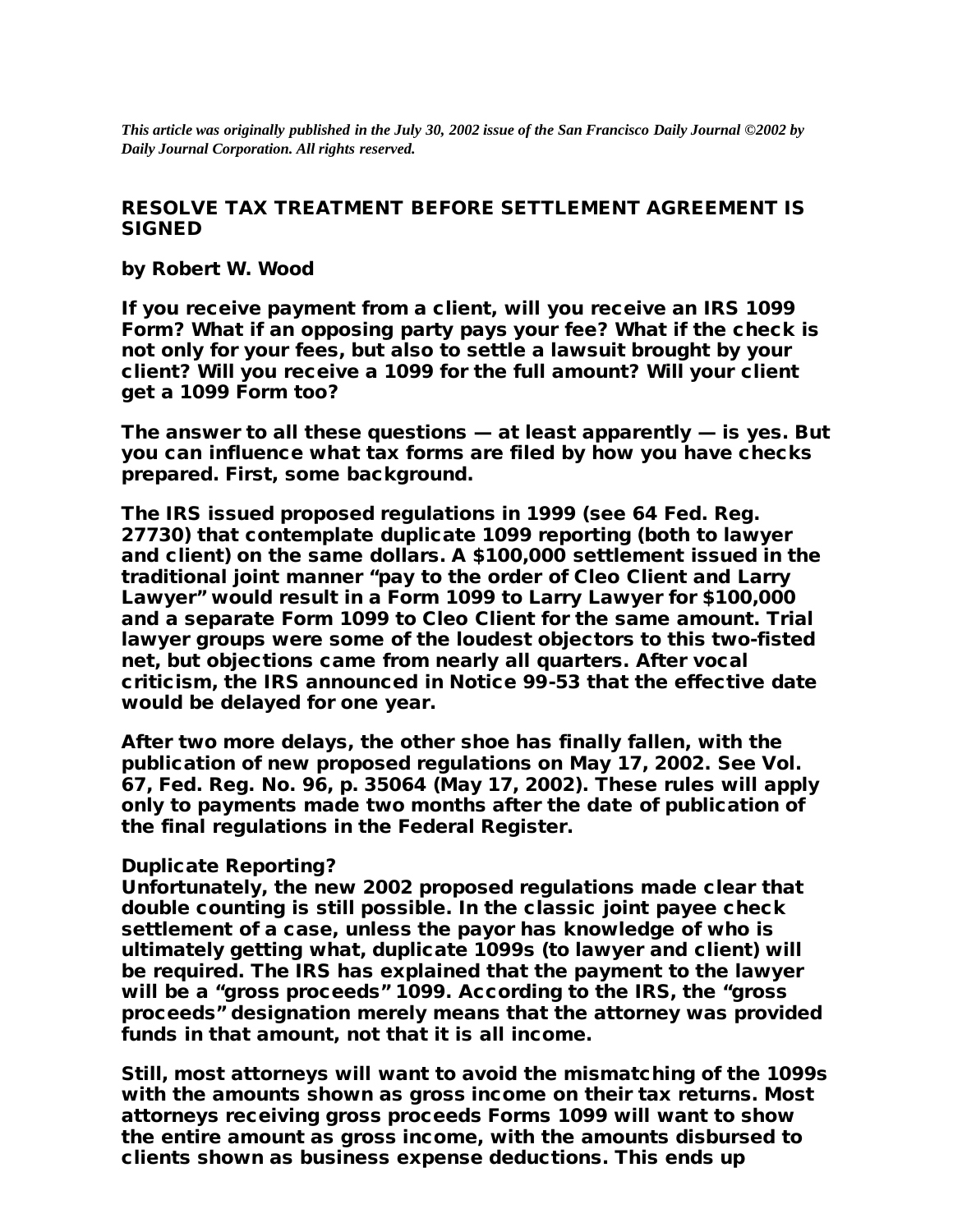overstating gross income. The alternative — taking the position that the full amount was not gross income (and that the gross income of the lawyer would only represent the lawyer's own portion of that check) — may give the lawyer a more accurate picture of his gross income. However, there is still a risk of a mismatching, since the IRS tracks Forms 1099 with tax returns.

Lawyers should increasingly want to have their cases settled by at least two checks, one directly to the client and one to the lawyer. From a reporting perspective, that will be better for the lawyer and client.

Example 1 (joint payees): Edgar Employee, who is represented by Al Attorney, sues Dastardly Employer for back wages. Dastardly settles for \$300,000, which represents taxable wages. Dastardly writes a settlement check jointly to Edgar and Al for \$200,000, net of income and FICA tax withholding. Dastardly delivers the check to Al. Al retains \$100,000 of the payment and disburses the remaining \$100,000 to Edgar. Dastardly must issue an information return (presumably a W-2 rather than a 1099, though the proposed regulations do not specify) to Al for \$200,000. Dastardly must also issue a Form 1099 to Edgar under Section 6051 for \$300,000.

Contrast this to the use of separate checks.

Example 2 (separate checks taxable to claimant): Terry Trademark sues Software Corporation for lost profits. Terry is represented by Saul Solicitor. Terry settles the suit for \$300,000. Saul requests Software to write two checks, one payable to Saul in the amount of \$100,000 for Saul's attorneys' fees and the other payable to Terry in the amount of \$200,000. Software writes the checks in accordance with Saul's instructions, delivering both checks to Saul. Software must file an information return with respect to Saul for \$100,000.

On double-counting of income, even though the IRS is quick to state that the entire proceeds will not be taxed to multiple parties, it is hard to deny the fact that here there is only a total of \$300,000 paid, but there is a total of \$500,000 reported as having been paid. It can become especially confusing where amounts are paid which represent wages.

Another reason for preferring separate checks and separate 1099s (where reporting is required) relates to exclusion issues. Section 104 of the Internal Revenue Code provides that settlement payments and damages for personal physical injuries or physical sickness are excludable from income. Up until August 20, 1996, the word "physical" was not even part of the equation, so the exclusion was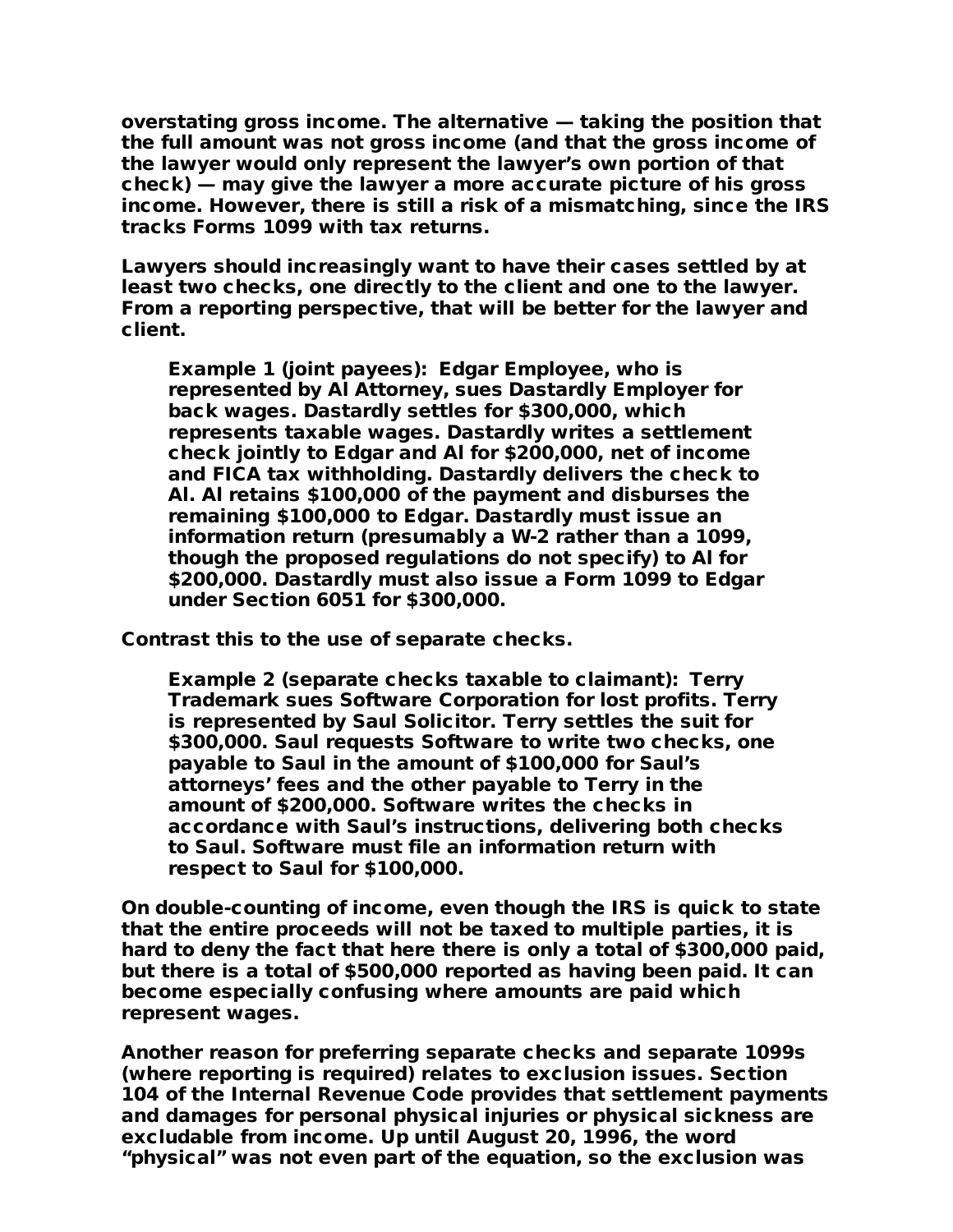significantly broader. Now, even with the "physical" modifier, there is a great deal of confusion about just how far even this restricted exclusion extends.

Since no (repeat, NO) Form 1099 is required for a payment that is excludable under Section 104, plaintiffs would be well-advised not to muck up their payments by having them lumped together with attorneys' fees. Even though a defendant may believe a payment is excludable, when in doubt, defendants often err on the side of issuing Forms 1099. Payors may understandably be in a quandary about when a payment is excludable and when it is not. Even the IRS has been awfully quiet on the subject, not issuing any regulatory or ruling guidance about what the term "physical" really means. All we know (from the legislative history to the 1996 Act) is that Section 104 does not encompass recoveries for headaches, stomach disorders and insomnia. That's not much guidance.

Thus, while plaintiff's counsel may well want to urge a defendant not to issue a Form 1099 to their client on account of a Section 104 exclusion, unless the case is plainly a physical injury case (such as an automobile accident), plaintiff's counsel may have to do some convincing (and may have to hire a tax lawyer) for the defendant to agree.

## Multiple Payees

One of the underpinnings of the 1999 proposed regulations was dealing with reporting payments to joint or multiple payees. How should reports be prepared when a check is made payable to several persons?

If more than one attorney is listed as a payee on a check, the information return is required to be filed with respect to the attorney who received the check. Of course, reporting may be required for the non-attorneys on the check as well under Section 6041.

Example 3 (multiple attorneys as payees): Bigco Corporation, a defendant in a lost profits case, settles a suit brought by Paula Plaintiff for \$1 million, making the check payable to Paula's attorneys, Winkin, Blinkin and Nod. Winkin, Blinkin and Nod are not related parties. Bigco delivers the check to Blinkin's office. Blinkin deposits the check proceeds into a trust account and makes payments by separate checks to Winkin of \$100,000 and to Not of \$50,000 for their respective attorneys' fees. Blinkin also makes a payment by check of \$550,000 to Paula. Bigco must file an information return for \$1 million with respect to Blinkin. Blinkin, in turn, must file information returns with respect to Winkin of \$100,000 and to Nod of \$50,000.

## Bifurcate Payments!

Unless there is good reason to do something else, issuing separate